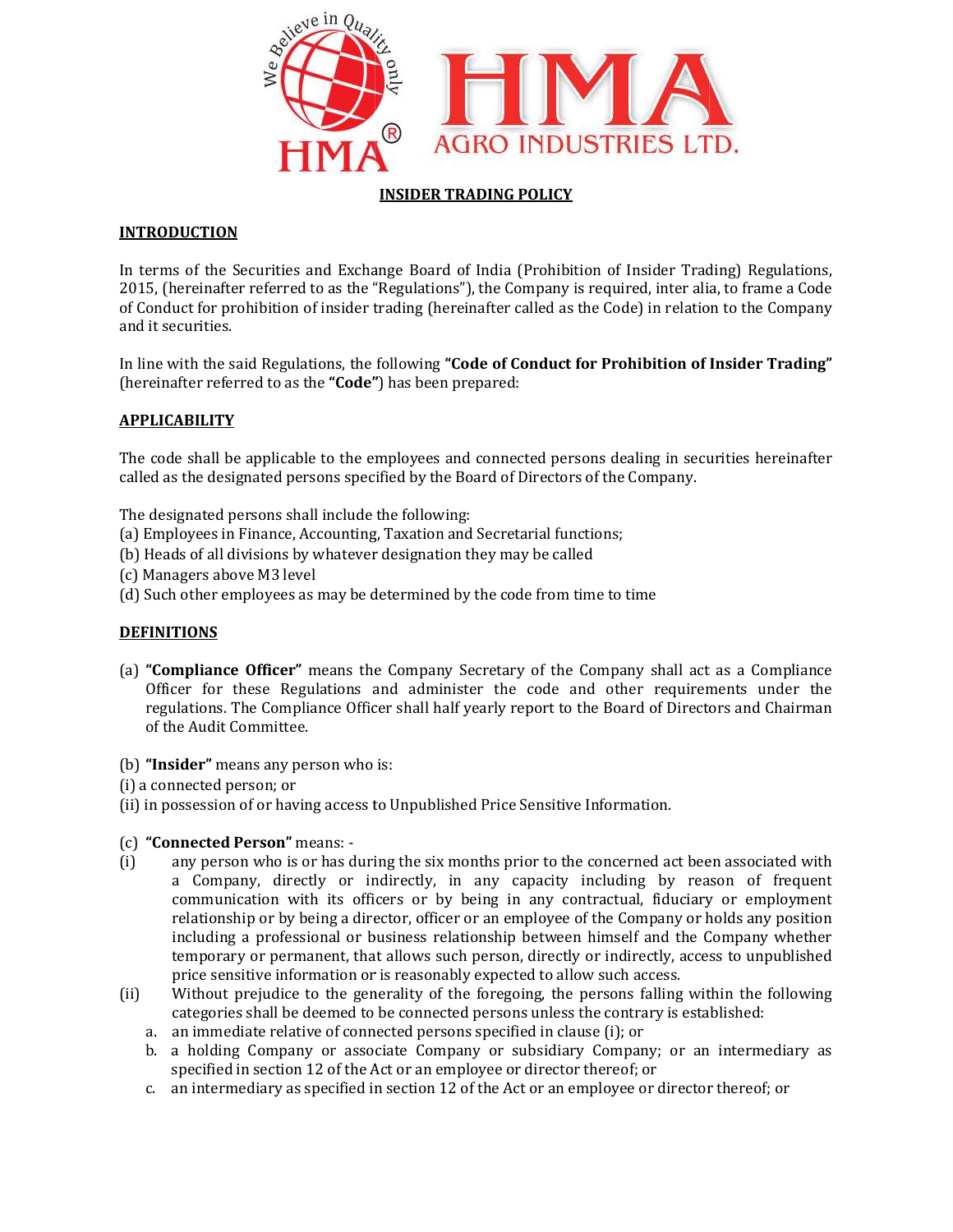

- d. an investment Company, trustee Company, asset management Company or an employee or director thereof; or e. an official of a stock exchange or of clearing house or corporation; or director thereof; or
- e. an official of a stock exchange or of clearing house or corpo
- f. a member of board of trustees of a mutual fund or a member of the board of directors of the asset management Company of a mutual fund or is an employee thereof; or asset management Company of a mutual fund or is an employee thereof; or
- g. a member of the board of directors or an employee, of a public financial institution as defined in section 2 (72) of the Companies Act, 2013; or
- section 2 (72) of the Companies Act, 2013; or<br>h. an official or an employee of a self-regulatory organization recognized or authorized by the Board; or
- i. a banker of the Company; or
- j. a concern, firm, trust, Hindu undivided family, Company or association of persons wherein a director of a Company or his immediate relative or banker of the Company, has more than 10%<br>of the holding or interest;<br>**published Price Sensitive Information (UPSI)"** means any information: of the holding or interest; an investment Company, trustee Company, asset management Company or an employee or<br>director thereof; or<br>an official of a stock exchange or of clearing house or corporation; or<br>a member of board of trustees of a mutual fund

(d) "Unpublished Price Sensitive Information (UPSI)"

- i relating to the Company and its securities, directly or indirectly, that is not generally available to the public which becoming generally available, is likely to materially affect the price of the securities and shall, ordinarily including but not restricted to, information re results, dividends, changes in the capital structure, mergers, de- mergers, acquisitions, delistings, disposals, expansion of business and such other transactions, changes in Key<br>Managerial Personnel and material events in accordance with the listing agreement. Managerial Personnel and material events in accordance with the listing agreement. the Company and its securities, directly or indirectly, that is not generally available to<br>which becoming generally available, is likely to materially affect the price of the<br>and shall, ordinarily including but not restric
- ii However, the code is not restricted to the information of events mentioned above, and it shall include any, direct or indirect information relating to the Company or its securities.
- include any, direct or indirect information relating to the Company or its securities.<br>(e) **"Generally Available Information"** means information relating to the Company and its securities, which is accessible to the public on a non-discriminatory basis.

(f) "Trading" means and includes subscribing, buying, selling, dealing, or agreeing to subscribe, buy, sell, deal in any securities, and "trade" shall be construed accordingly.

Words and expressions used and not defined in this code but defined in the Regulations, the Securities and Exchange Board of India Act, 1992 (15 of 1992), the Securities Contracts (Regulation) Act, 1956 (42 (f) **"Trading"** means and includes subscribing, buying, selling, dealing, or agreeing to subscribe, buy, sell, deal in any securities, and "trade" shall be construed accordingly.<br>Words and expressions used and not defined and regulations made thereunder shall have the meanings respectively assigned to them in those legislation. delistings, disposals, expansion of business and such other transactions, changes in Key<br>
Managerial Personnel and material events in accordance with the listing agreement.<br>
ii However, the code is not restricted to the in

This Code is intended to govern the "Regulating', "Monitoring" and "Reporting" of trading by insiders in shares of the Company by the Company.

## <u>RESTRICTIONS ON COMMUNICATION AND PRESERVATION OF UPSI</u>

- a) The insider shall not communicate any UPSI regarding Company and its securities to any person including other insiders.
- b) Any communication in the furtherance of legitimate purposes, performance of duties or discharge of legal obligations and in the situations as provided in the Regulations shall not be violation of this code. b) Any communication in the furtherance of legitimate purposes, performance of duties or discharge of legal obligations and in the situations as provided in the Regulations shall not be violation of this code.<br>c) Any commu insider shall not communicate any UPSI regarding Company and its securities to any person<br>ding other insiders.<br>communication in the furtherance of legitimate purposes, performance of duties or discharge of<br>obligations and
- know basis.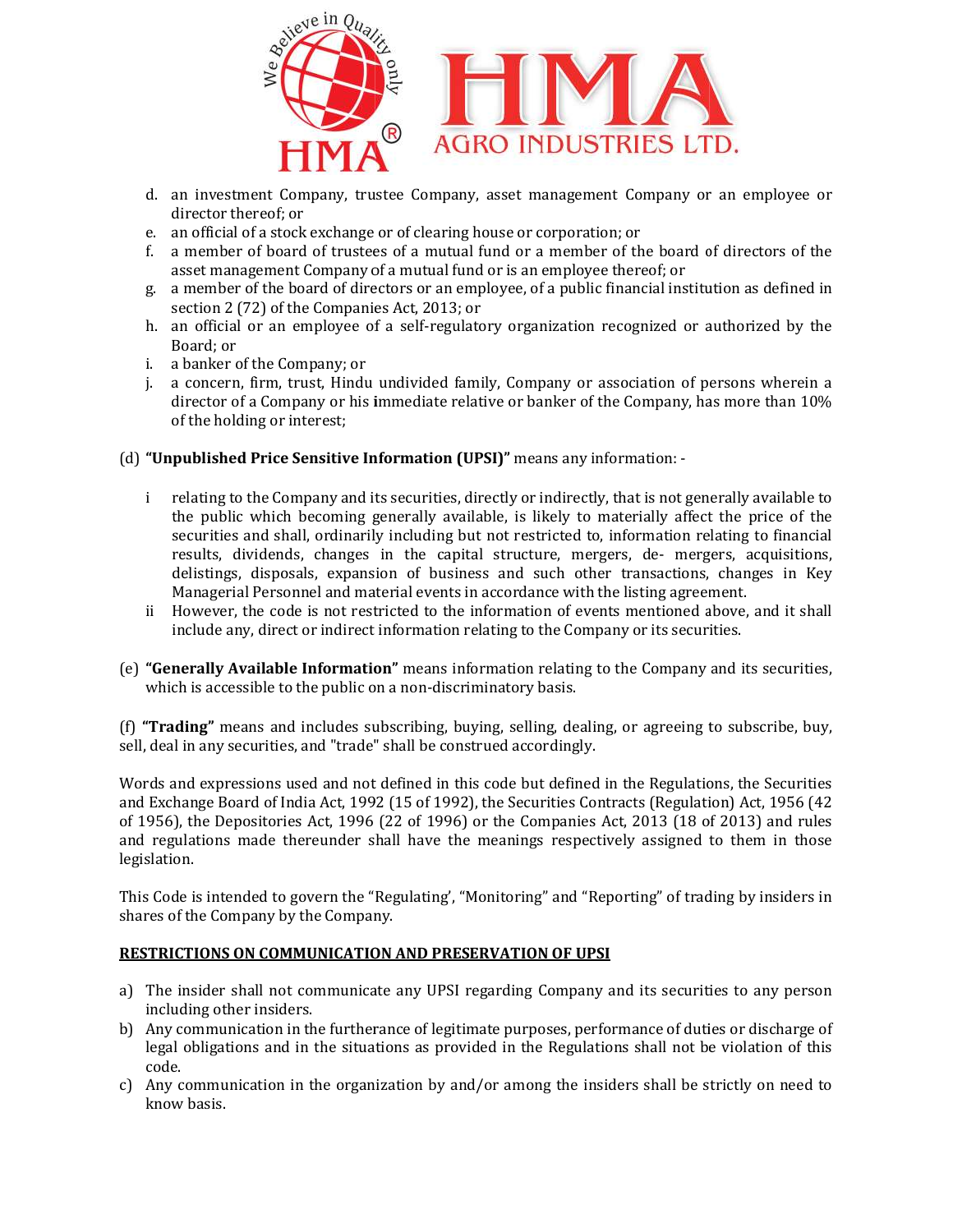

d) No insider shall trade in securities of the Company when in possession of UPSI.

## TRADING PLANS

- a) An Insider willing to deal in the securities of the Company shall be entitled to formulate a Trading Plan ("the Plan") and present it to the Compliance Officer for approval, pursuant to which trades may be carried out on his behalf. Plan ("the Plan") and present it to the Compliance Officer for approval, pursuant to which trades<br>may be carried out on his behalf.<br>b) Such Plan shall be formulated in accordance with and governed by the Regulations.<br>c) Th
- b) Such Plan shall be formulated in accordance with and governed by the Regulations.
- for violation of the Regulations and shall be entitled to seek such express undertakings as may be necessary to enable such assessment and to approve and monitor the implementation of the Plan. Upon approval of the Plan, the Compliance Officer shall notify the same to the Exchanges.
- d) The Plan once approved shall be irrevocable and the Insider shall mandatorily have to implement the same, without being entitled to either deviate from it or to execute any trade in the securit outside the scope of the Plan. iolation of the Regulations and shall be entitled to seek such express undertakings as may be ssary to enable such assessment and to approve and monitor the implementation of the Plan.<br>1 approval of the Plan, the Complianc
- e) The implementation of the Plan shall not be commenced if any Unpublished Price Sensitive Information in possession of the Insider at the time of formulation of the Plan has not become generally available at the time of the commencement of implementation and in such event the Compliance Officer shall confirm that the commencement ought to be deferred until such Unpublished Price Sensitive Information becomes generally available information so as to avoid a violation of the Regulations. An inside to willing to deal in the securities of the Company shall be estitled to formulate a Trading to the the securities of the compliance of the compliance of the compliance of the operator of the compliance of the c The implementation of the Plan shall not be commenced if any Unpublished Price Sensitive<br>penerally available at the time of the Insider at the time of formulation of the Plan has not become<br>generally available at the time

#### TRADING WINDOW

- a) The Designated persons may execute trades subject to compliance with these regulations and a notional trading window shall be used as an instrument of monitoring trading by the designated persons. bliance Officer shall confirm that the commencement ought to be deferred until such<br>blished Price Sensitive Information becomes generally available information so as to avoid a<br>tion of the Regulations.<br>**GWINDOW**<br>Designated
- b) The Designated persons and their immediate relatives shall not trade in securities when the trading window is closed and the trading window shall be closed when the Compliance Officer determines that a designated person or class of designated persons can reasonably be expected to have possession of UPSI.
- c) Designated person shall not execute a contra trade within not be less than six months subject to the grant of relaxation by the Compliance Officer in accordance with the regulations.
- d) The Compliance Officer, wherever required, shall close the trading window and shall not re-open earlier than 48 hours after UPSI becomes generally available. e) Designated person shall not execute a contra trade within not be less than six months subject to the grant of relaxation by the Compliance Officer in accordance with the regulations.<br>
d) The Compliance Officer, wherever
- subject to pre-clearance by the Compliance Officer.
- f) The pre-cleared trades need to be executed within seven trading days failing which fresh preclearance would be needed for the trades to be executed. subject to pre-clearance by the Compliance Officer.<br>
f) The pre-cleared trades need to be executed within seven trading days failing which fresh pre-<br>
clearance would be needed for the trades to be executed.<br>
g) Trading wi
- quarterly meetings till second day when the price sensitive information, if any, is made generally available by the Company. Trading window shall be closed by the Compliance Officer when notice to the Board is issued for<br>quarterly meetings till second day when the price sensitive information, if any, is made generally

# DISCLOSURES AND REPORTING

- (i) Every Promoter, Key Managerial Personnel and Directors of the Company shall disclose their holding of securities of the Company annually as per Form A.
- (ii) Any person appointed as Key Managerial Personnel or a director of the Company or upon becoming Any person appointed as Key Managerial Personnel or a director of the Company or upon becoming<br>a promoter shall disclose his holding of securities of the Company as on the date of appointment or